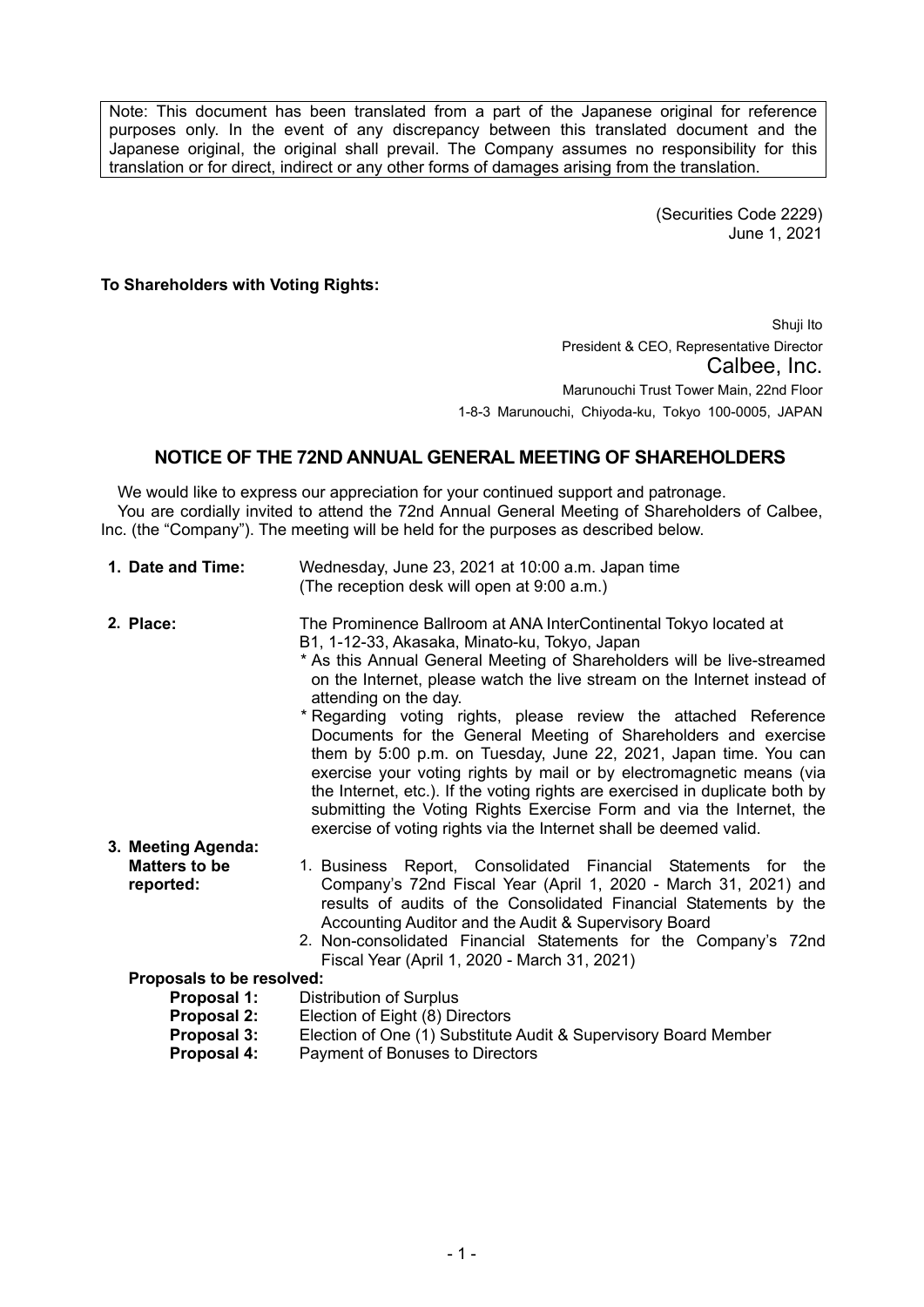Other Matters concerning this Notice

Disclosure on the Internet

The Consolidated Financial Statements and Non-consolidated Financial Statements that were audited by Audit & Supervisory Board Members and the Accounting Auditor consist of the documents provided in this Notice as well as the "Consolidated Statement of Changes in Shareholders' Equity," "Notes to Consolidated Financial Statements," "Non-consolidated Statement of Changes in Shareholders' Equity," and "Notes to Non-consolidated Financial Statements" posted on the Company's website.

Of the documents to be appended to this Notice, the following matters are posted on the Company's website (https://www.calbee.co.jp/ir/stock/meeting/) (in Japanese) in accordance with provisions of laws and regulations as well as Article 15 of the Company's Articles of Incorporation and therefore are not provided in this Notice.

1) "Matters related to the Accounting Auditor" and "Systems for Ensuring Appropriateness of Operations and the Status of Operation of Such Systems" in the Business Report, 2) "Consolidated Statement of Changes in Shareholders' Equity" and "Notes to Consolidated Financial Statements" and 3) "Non-consolidated Statement of Changes in Shareholders' Equity" and "Notes to Non-consolidated Financial Statements"

- ◎ If attending in person on the day, you are requested to bring this notice in order to save resources.
- ◎ If you intend to exercise your voting rights by proxy, you may authorize one (1) other shareholder with voting rights to act as your proxy at the General Meeting of Shareholders. In such case, a document evidencing the power of representation must be presented. Please note that any person who is not a shareholder of the Company is not permitted to enter the venue.
- ◎ Any revisions to the Reference Documents for the General Meeting of Shareholders, the Business Report, the Non-consolidated Financial Statements, and the Consolidated Financial Statements will be posted on the Company's website (https://www.calbee.co.jp/ir/stock/meeting/) (in Japanese).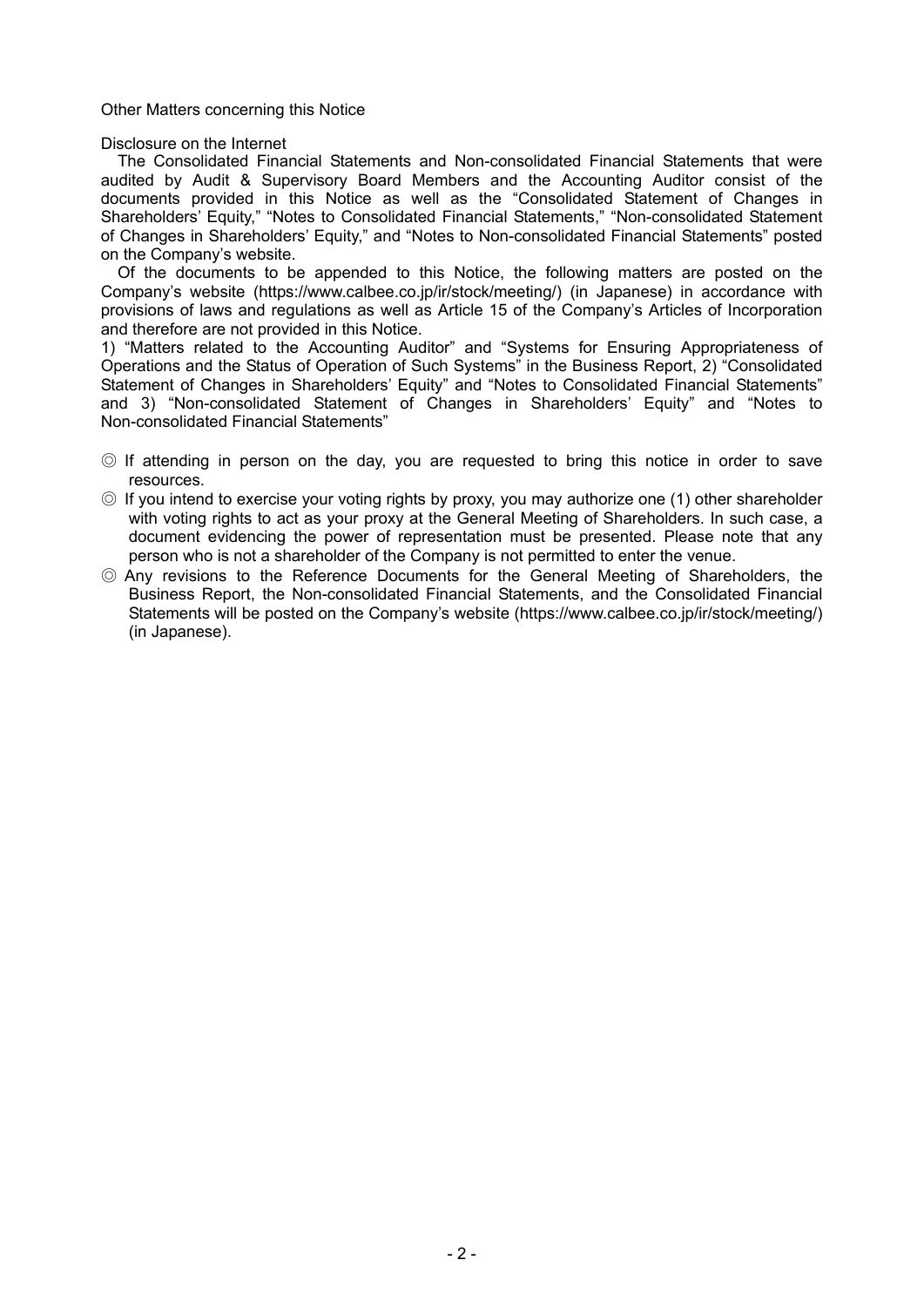# **Reference Documents for the General Meeting of Shareholders**

#### **Proposals and References**

### **Proposal 1:** Distribution of Surplus

In consideration of the performance results and the management environment for the fiscal year under review on the basis of the Company's dividend policy, it is proposed that the year-end dividend for the fiscal year under review be as follows:

- 1. Type of dividend property: Cash
- 2. Matters concerning allocation of dividend property to shareholders and the total amount thereof ¥50 per share of common stock of the Company
- Total amount: ¥ 6,696,444,450
- 3. Effective date of distribution of surplus: Thursday, June 24, 2021

### The Company's Dividend Policy

The Company recognizes that returning profits to shareholders is one of its key responsibilities. The Company's policy is to enhance the return of profits while striving to improve profitability and strengthen the financial position. In its Medium-term Business Plan (FY2020/3 to FY2024/3), the Company has declared a target consolidated dividend payout ratio of 40% or more. Cash flow generated in the five-year period will be allocated to returning profits to shareholders and will also be used for the sustainable growth and improvement of productivity of existing businesses and for investment in new businesses based on long-term perspectives.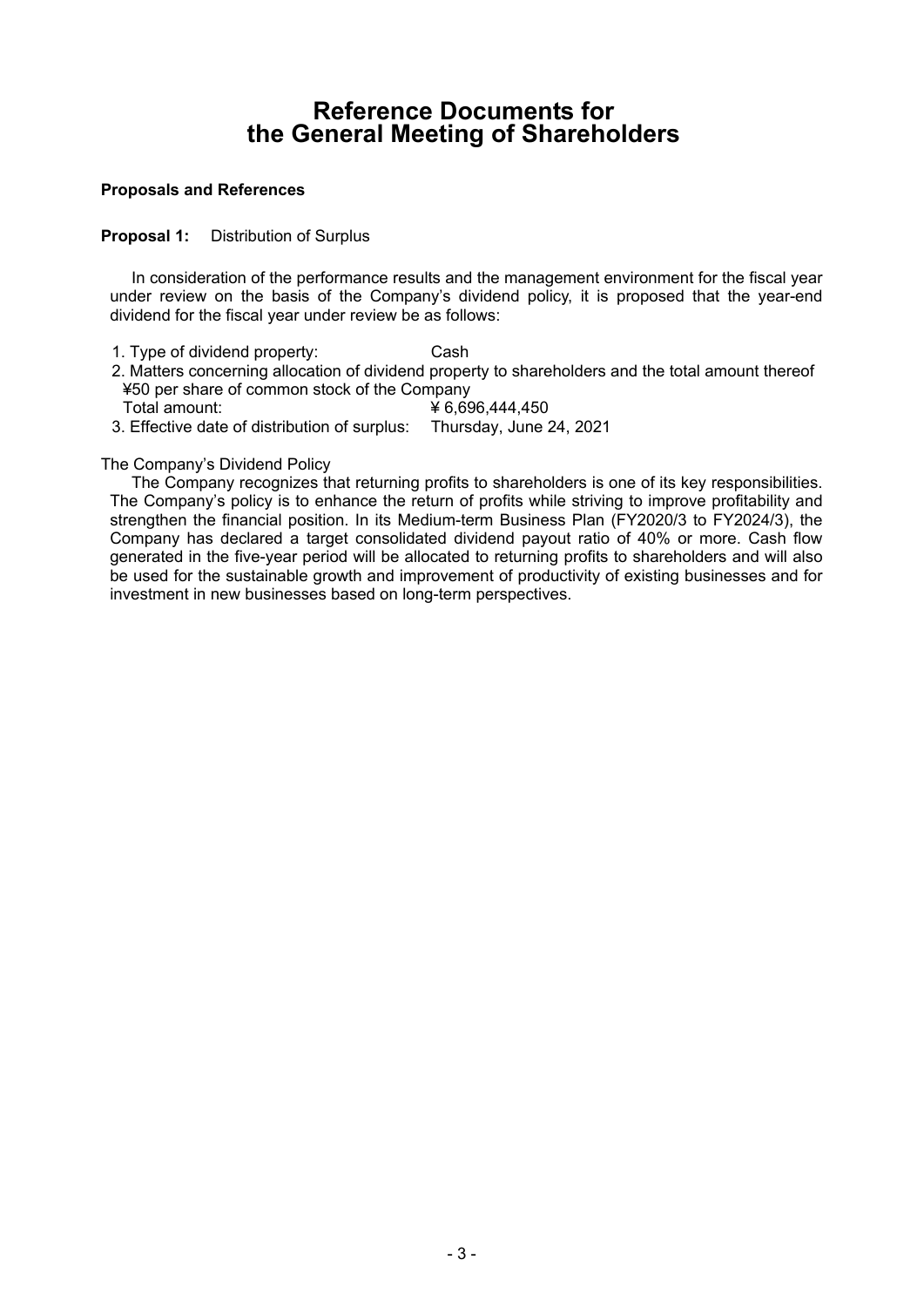#### **Proposal 2:** Election of Eight (8) Directors

As the terms of office of all the eight (8) Directors will expire at the conclusion of this meeting, the election of eight (8) Directors is proposed.

At the Company, Independent Directors constitute the majority of the members of the Board of Directors. Furthermore, the Company is committed to promoting diversity in the composition of its Board of Directors with broad range of expertise and background, proactively welcoming members who are diverse with respect to background, gender, and nationality. In accordance with this policy, the Nominating Committee, which is a non-mandatory committee supporting management and the majority of whose members are Outside Directors, objectively discussed and submitted recommendations of candidates for Director, and the Board of Directors nominated candidates. Independence is judged in accordance with the independence standards specified by the Tokyo Stock Exchange.

The candidates for Director are as follows.

| No.            |               | Name                  | Age | Current positions and<br>responsibilities at the<br>Company | Attendance<br>at Board of<br>Directors'<br>meetings | Attributes                                                |
|----------------|---------------|-----------------------|-----|-------------------------------------------------------------|-----------------------------------------------------|-----------------------------------------------------------|
| 1              | Reappointment | Shuji Ito             | 64  | President & CEO,<br>Representative Director                 | 100%<br>(13/13)                                     |                                                           |
| $\overline{2}$ | Reappointment | Makoto Ehara          | 62  | Executive Vice President &<br>COO                           | 100%<br>(13/13)                                     |                                                           |
| 3              | Reappointment | Koichi Kikuchi        | 57  | Senior Managing Director &<br><b>CFO</b>                    | 100%<br>(13/13)                                     |                                                           |
| 4              | Reappointment | Yuzaburo Mogi         | 86  | <b>Outside Director</b>                                     | 100%<br>(13/13)                                     | <b>Outside Director</b><br>Independent<br><b>Director</b> |
| 5              | Reappointment | Takahisa<br>Takahara  | 59  | <b>Outside Director</b>                                     | 100%<br>(13/13)                                     | <b>Outside Director</b><br>Independent<br><b>Director</b> |
| 6              | Reappointment | Atsuko<br>Fukushima   | 59  | <b>Outside Director</b>                                     | 100%<br>(13/13)                                     | <b>Outside Director</b><br>Independent<br><b>Director</b> |
| 7              | Reappointment | Yoshihiko<br>Miyauchi | 85  | <b>Outside Director</b>                                     | 100%<br>(13/13)                                     | <b>Outside Director</b><br>Independent<br><b>Director</b> |
| 8              | Reappointment | Sylvia Dong           | 41  | <b>Outside Director</b>                                     | 100%<br>(10/10)                                     | <b>Outside Director</b>                                   |

#### List of Candidates for Director

(Notes)

- 1. The age of each candidate is the age at the conclusion of this meeting.
- 2. There are no special interests between each candidate for Director and the Company.
- 3. The current Articles of Incorporation of the Company stipulates that, pursuant to the provisions of Article 427, Paragraph 1 of the Companies Act, the Company may enter into agreements with Directors (excluding executive Directors, etc.) to limit their liability for damages provided for in Article 423, Paragraph 1 of the said Act to the minimum liability amount stipulated by laws and regulations. Subject to the approval of the election of each candidate for Outside Director above, the Company intends to continue a liability limitation agreement with the same content as above with each candidate.
- 4. The Company has entered into a directors and officers liability insurance contract with an insurance company with all Directors as the insured. The said insurance contract covers damages that may arise due to the insured Directors assuming liability for the execution of their duties or receiving a claim for the pursuit of such liability. However, there are grounds for exemptions. For example, damages caused intentionally or with gross negligence will not be covered. If the candidates assume the office of Director, each of them will be insured under the insurance contract, which is to be renewed during their terms of office.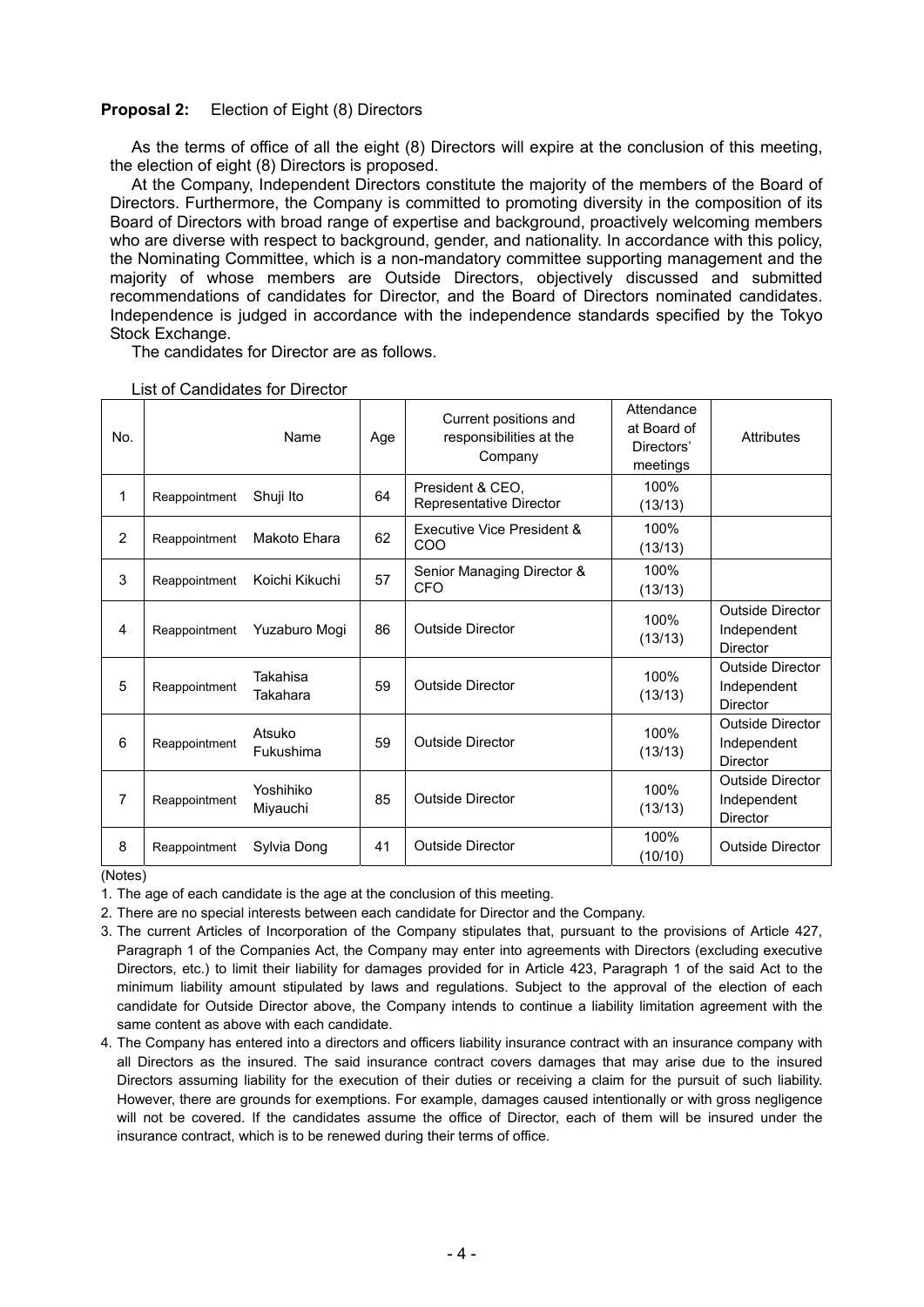|                       |                                                         |                         |         |                  | <b>Expected roles and specializations</b> |         |         |                                                                                                      |
|-----------------------|---------------------------------------------------------|-------------------------|---------|------------------|-------------------------------------------|---------|---------|------------------------------------------------------------------------------------------------------|
| Name                  | Positions and<br>responsibilities at the<br>Company     | Corporate<br>management | Global  | Production<br>IT | Sustainability                            | Finance | Legal   | <b>Attributes</b>                                                                                    |
| Shuji Ito             | President & CEO,<br>Representative Director             | $\circ$                 | $\circ$ | $\circ$          | $\circ$                                   |         |         |                                                                                                      |
| Makoto Ehara          | <b>Executive Vice</b><br>President & COO                | $\circ$                 | $\circ$ |                  | $\circ$                                   |         |         |                                                                                                      |
| Koichi Kikuchi        | Senior Managing<br>Director & CFO                       | $\circ$                 | $\circ$ | $\circ$          | $\circ$                                   | $\circ$ |         |                                                                                                      |
| Yuzaburo Mogi         | <b>Outside Director</b>                                 | $\circ$                 | $\circ$ | $\circ$          | $\circ$                                   | $\circ$ |         | Outside Director<br>Independent Director                                                             |
| Takahisa<br>Takahara  | <b>Outside Director</b>                                 | $\circ$                 | $\circ$ | $\circ$          | $\circ$                                   | $\circ$ |         | <b>Outside Director</b><br>Independent Director                                                      |
| Atsuko<br>Fukushima   | <b>Outside Director</b>                                 | $\circ$                 | $\circ$ |                  | $\circ$                                   |         |         | Outside Director<br>Independent Director                                                             |
| Yoshihiko<br>Miyauchi | <b>Outside Director</b>                                 | $\circ$                 | $\circ$ |                  | $\circ$                                   | $\circ$ |         | <b>Outside Director</b><br>Independent Director                                                      |
| Sylvia Dong           | <b>Outside Director</b>                                 | $\circ$                 | $\circ$ | $\circ$          | $\circ$                                   | $\circ$ |         | Outside Director                                                                                     |
| Taizo Demura          | Full-time Audit &<br><b>Supervisory Board</b><br>Member |                         | $\circ$ |                  |                                           | $\circ$ |         | Outside Audit &<br>Supervisory Board<br>Member<br>Independent Audit &<br>Supervisory Board<br>Member |
| Tadashi Ishida        | Audit & Supervisory<br><b>Board Member</b>              |                         | $\circ$ |                  |                                           | $\circ$ |         | Outside Audit &<br>Supervisory Board<br>Member<br>Independent Audit &<br>Supervisory Board<br>Member |
| Nagako Oe             | Audit & Supervisory<br><b>Board Member</b>              |                         | $\circ$ |                  |                                           |         | $\circ$ | Outside Audit &<br>Supervisory Board<br>Member<br>Independent Audit &<br>Supervisory Board<br>Member |

# (Reference) Management structure after approval of Proposal 2 (planned)

(Note) The above list does not include all specializations held by each officer.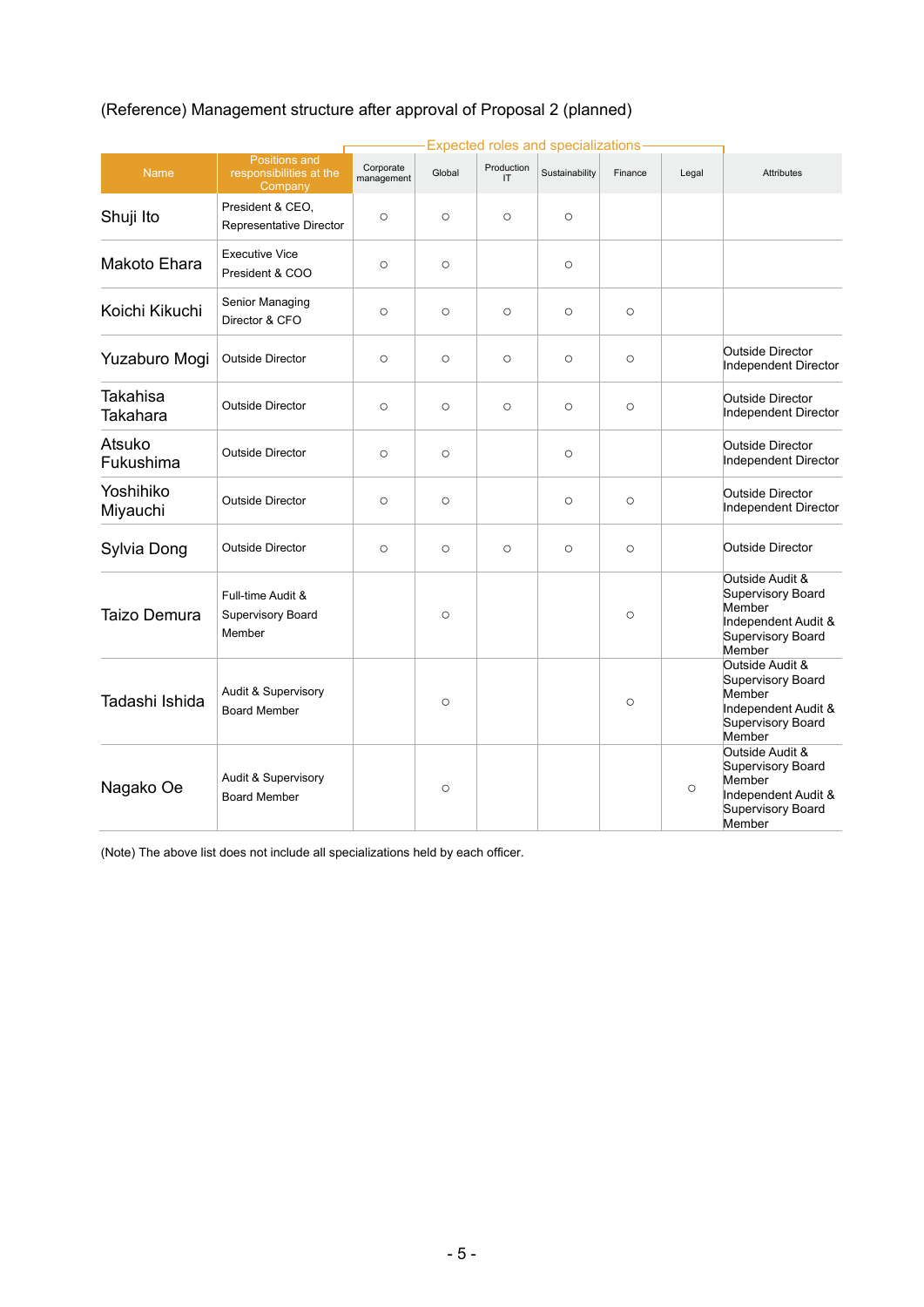| No.            | Name<br>(Date of birth)                                                                                                                                                                                                                                                                                                                                                                                                                                                                                                                                                                                                                                                                                                                                                                                                                                                                                                                                                                                                                                                                                                                                                                                                                                               |                                                                                                                   | Career summary, positions and responsibilities,<br>and significant concurrent positions                                                                                                                                                                                                                                                                                                                                                                                                                                                        | Number of<br>shares of the<br>Company held |  |
|----------------|-----------------------------------------------------------------------------------------------------------------------------------------------------------------------------------------------------------------------------------------------------------------------------------------------------------------------------------------------------------------------------------------------------------------------------------------------------------------------------------------------------------------------------------------------------------------------------------------------------------------------------------------------------------------------------------------------------------------------------------------------------------------------------------------------------------------------------------------------------------------------------------------------------------------------------------------------------------------------------------------------------------------------------------------------------------------------------------------------------------------------------------------------------------------------------------------------------------------------------------------------------------------------|-------------------------------------------------------------------------------------------------------------------|------------------------------------------------------------------------------------------------------------------------------------------------------------------------------------------------------------------------------------------------------------------------------------------------------------------------------------------------------------------------------------------------------------------------------------------------------------------------------------------------------------------------------------------------|--------------------------------------------|--|
|                | Shuji Ito<br>(Feb. 25, 1957)<br>Age: 64<br>Reappointment<br>Attendance at<br><b>Board of Directors'</b><br>meetings:<br>100% (13/13)                                                                                                                                                                                                                                                                                                                                                                                                                                                                                                                                                                                                                                                                                                                                                                                                                                                                                                                                                                                                                                                                                                                                  | Mar. 1979<br>Jul. 2001<br>Jun. 2004<br>Jun. 2005<br>Jun. 2009<br>Jun. 2018                                        | Joined the Company<br>Executive Officer and COO of the East Japan Company<br>Director, Executive Officer and COO of the Jagarico<br>Company<br>Director, Executive Managing Officer and the Controller of the<br><b>Marketing Group</b><br>President & COO, Representative Director<br>President & CEO, Representative Director (current position)                                                                                                                                                                                             | 72,000                                     |  |
| 1              | [Reason for nomination as candidate for Director]<br>Mr. Shuji Ito is well versed in management by virtue of his business experience as a member of the Group in<br>various fields, including manufacturing, sales, corporate planning, and marketing, and his deep involvement in<br>the Company's business overall since joining the Company in 1979. Since his appointment as President and<br>Representative Director of the Company in 2009, he has pursued profit expansion in the domestic business and<br>development of the overseas business in earnest and has engaged in management aimed at achieving<br>sustainable growth and a high-profit structure. In the fiscal year ended March 31, 2021, he demonstrated<br>leadership in response to the changes in the management environment caused by COVID-19, and he is striving<br>for the further improvement of corporate value by aiming for the realization of the Calbee Group Medium-term<br>Business Plan and the Vision for 2030. The Company renominated him as a candidate for Director because the<br>Company believes that he is an appropriate person to oversee the growth of the Group.<br>He will have served as Director of the Company for 17 years at the conclusion of this meeting. |                                                                                                                   |                                                                                                                                                                                                                                                                                                                                                                                                                                                                                                                                                |                                            |  |
|                | Makoto Ehara<br>(Dec. 24, 1958)<br>Age: 62<br>Reappointment<br>Attendance at<br>Board of Directors'<br>meetings:<br>100% (13/13)                                                                                                                                                                                                                                                                                                                                                                                                                                                                                                                                                                                                                                                                                                                                                                                                                                                                                                                                                                                                                                                                                                                                      | Apr. 1981<br>Apr. 2001<br>Apr. 2008<br>Mar. 2011<br>Apr. 2011<br>Apr. 2014<br>Apr. 2015<br>Apr. 2019<br>Jun. 2019 | Joined Itochu Corporation<br>Joined Johnson & Johnson K.K.<br>Vice President & General Manager of Business Operations<br>Joined the Company. Senior Executive Officer, the Company<br>President and Representative Director, Japan Frito-Lay Ltd.<br>Managing Executive Officer, the Company and President<br>and Representative Director, Japan Frito-Lay, Ltd.<br>Executive Vice President, the Company<br>Vice President, Overseas Company President and Assistant<br>to the President<br>Executive Vice President & COO (current position) | 900                                        |  |
| $\overline{2}$ | [Reason for nomination as candidate for Director]<br>Mr. Makoto Ehara possesses extensive business experience and deep knowledge of management, including<br>as president of a subsidiary of the Company and his involvement in marketing, the regional business in Japan,<br>overseas business, and new business. He is well versed in the Company's overall management as he has been<br>assisting the President since his appointment as Executive Vice President of the Company. In the fiscal year<br>ended March 31, 2020, he played a role in promoting the Company's entry into the sweet potato business as a<br>director in charge of the New Business Group, and he is striving to improve corporate value through growth in<br>new food categories that transcend the boundaries of the Company's existing businesses. The Company<br>renominated him as a candidate for Director because the Company believes that he is an appropriate person to<br>oversee the growth of the Group.<br>He will have served as Director of the Company for two years at the conclusion of this meeting.                                                                                                                                                                 |                                                                                                                   |                                                                                                                                                                                                                                                                                                                                                                                                                                                                                                                                                |                                            |  |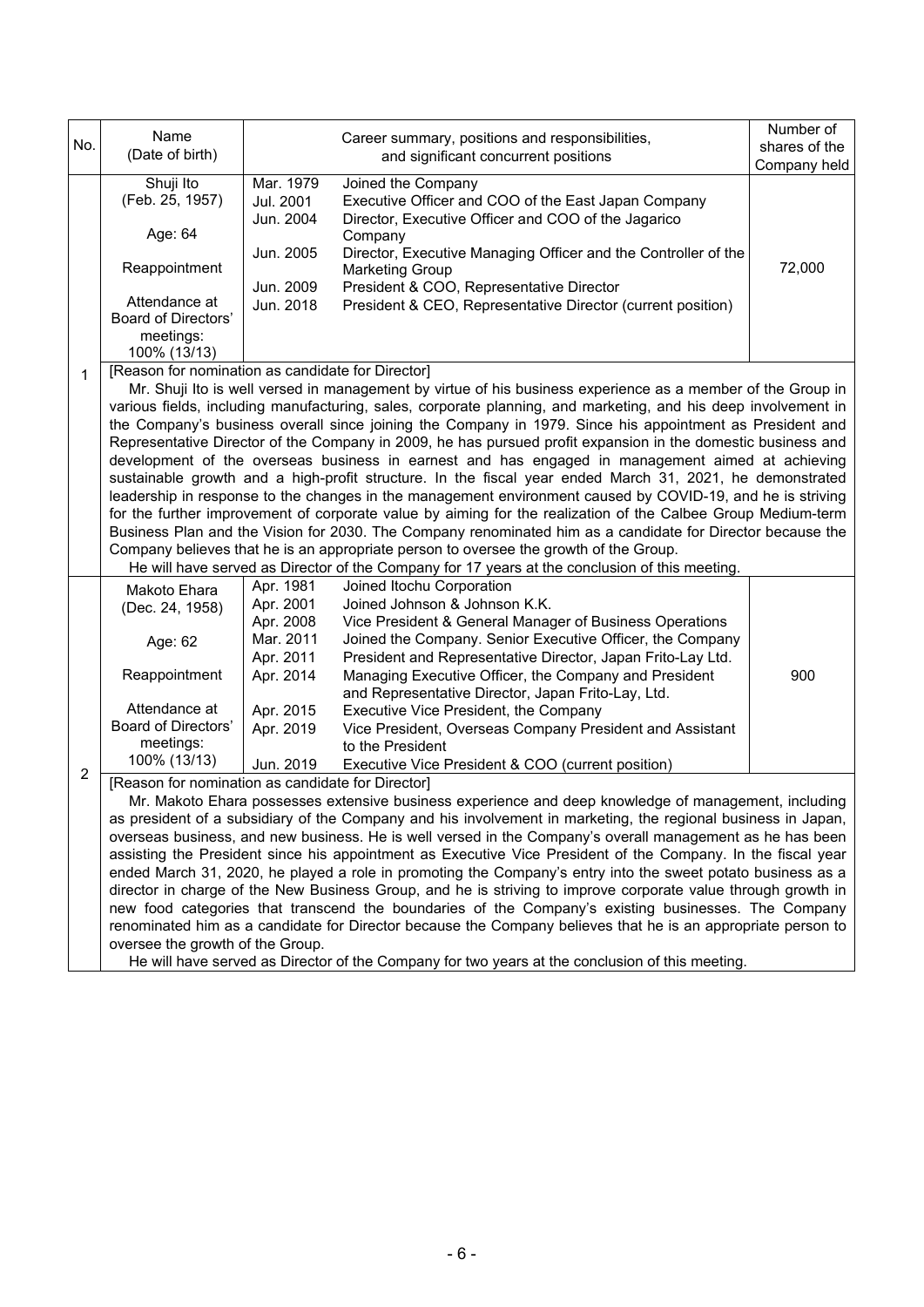| No. | Name                                                                                                                                                                                                                                                                                                                                                                                                                                                                                                                                                                                                                                                                                                                                                                                                                                                                                                                                                                                                                                        |                                                                                                                                                                       | Career summary, positions and responsibilities,                                                                                                                                                                                                                                                                                                                                                                                                                                                                                                                                                                                                                                                                                                                                                                                                                                                                                                                                                                                                                                                                                                                                                                                                                                                                                                                                                                         | Number of<br>shares of the |  |
|-----|---------------------------------------------------------------------------------------------------------------------------------------------------------------------------------------------------------------------------------------------------------------------------------------------------------------------------------------------------------------------------------------------------------------------------------------------------------------------------------------------------------------------------------------------------------------------------------------------------------------------------------------------------------------------------------------------------------------------------------------------------------------------------------------------------------------------------------------------------------------------------------------------------------------------------------------------------------------------------------------------------------------------------------------------|-----------------------------------------------------------------------------------------------------------------------------------------------------------------------|-------------------------------------------------------------------------------------------------------------------------------------------------------------------------------------------------------------------------------------------------------------------------------------------------------------------------------------------------------------------------------------------------------------------------------------------------------------------------------------------------------------------------------------------------------------------------------------------------------------------------------------------------------------------------------------------------------------------------------------------------------------------------------------------------------------------------------------------------------------------------------------------------------------------------------------------------------------------------------------------------------------------------------------------------------------------------------------------------------------------------------------------------------------------------------------------------------------------------------------------------------------------------------------------------------------------------------------------------------------------------------------------------------------------------|----------------------------|--|
|     | (Date of birth)                                                                                                                                                                                                                                                                                                                                                                                                                                                                                                                                                                                                                                                                                                                                                                                                                                                                                                                                                                                                                             |                                                                                                                                                                       | and significant concurrent positions                                                                                                                                                                                                                                                                                                                                                                                                                                                                                                                                                                                                                                                                                                                                                                                                                                                                                                                                                                                                                                                                                                                                                                                                                                                                                                                                                                                    | Company held               |  |
|     | Koichi Kikuchi<br>(Dec. 22, 1963)<br>Age: 57                                                                                                                                                                                                                                                                                                                                                                                                                                                                                                                                                                                                                                                                                                                                                                                                                                                                                                                                                                                                | Apr. 1986<br>Oct. 2000<br>Jun. 2001<br>Oct. 2010<br>Feb. 2012                                                                                                         | Joined Mitsui Trust Bank, Limited (currently Sumitomo Mitsui<br>Trust Bank, Limited)<br>Joined PwC Financial Advisory LLC<br>Joined IBM Japan, Ltd.<br>Controller, Systems & Technology Group<br>Joined the Company. Executive Officer, General Manager,                                                                                                                                                                                                                                                                                                                                                                                                                                                                                                                                                                                                                                                                                                                                                                                                                                                                                                                                                                                                                                                                                                                                                                |                            |  |
| 3   | Reappointment<br>Attendance at<br><b>Board of Directors'</b><br>meetings:<br>100% (13/13)                                                                                                                                                                                                                                                                                                                                                                                                                                                                                                                                                                                                                                                                                                                                                                                                                                                                                                                                                   | Apr. 2014<br>Apr. 2016<br>Apr. 2019<br>Jun. 2019                                                                                                                      | Finance and Accounting Group, the Company<br>Chief Financial Officer and General Manager, Finance &<br>Accounting and Information System Groups<br>Managing Executive Officer, Chief Financial Officer and<br>General Manager of Information System Group<br>Managing Executive Officer and CFO<br>Senior Managing Director & CFO (current position)                                                                                                                                                                                                                                                                                                                                                                                                                                                                                                                                                                                                                                                                                                                                                                                                                                                                                                                                                                                                                                                                    | 500                        |  |
|     | [Reason for nomination as candidate for Director]<br>Mr. Koichi Kikuchi is well versed in the Company's overall management through his extensive business<br>experience and deep knowledge of financial accounting serving as the CFO of the Company and in positions<br>responsible for IR, information systems, corporate communications, and procurement divisions. In the fiscal year<br>ended March 31, 2020, in his position as CFO, he pursued financial strategies to establish the foundations for<br>new business and to expand the Company's portfolio, and he is striving to improve corporate value through<br>productivity improvements by such means as the promotion of digital transformation (DX) and medium- to<br>long-term initiatives including M&As. The Company renominated him as a candidate for Director because the<br>Company believes that he is an appropriate person to oversee the growth of the Group.<br>He will have served as Director of the Company for two years at the conclusion of this meeting. |                                                                                                                                                                       |                                                                                                                                                                                                                                                                                                                                                                                                                                                                                                                                                                                                                                                                                                                                                                                                                                                                                                                                                                                                                                                                                                                                                                                                                                                                                                                                                                                                                         |                            |  |
| 4   | Yuzaburo Mogi<br>(Feb. 13, 1935)<br>Age: 86<br>Reappointment<br><b>Outside Director</b><br>Independent Director<br>Attendance at<br>Board of Directors'<br>meetings:<br>100% (13/13)<br>of the Group.                                                                                                                                                                                                                                                                                                                                                                                                                                                                                                                                                                                                                                                                                                                                                                                                                                       | Apr. 1958<br>Mar. 1979<br>Mar. 1982<br>Oct. 1985<br>Mar. 1989<br>Mar. 1994<br>Feb. 1995<br>Jun. 2001<br>Jun. 2004<br>Jun. 2009<br>Jun. 2011<br>Jun. 2016<br>Jun. 2020 | Joined Kikkoman Corporation<br><b>Director</b><br><b>Managing Director</b><br>Representative Director and Managing Director<br>Representative Director and Senior Managing Director<br>Representative Director, Director and Deputy President<br>Representative Director, President and CEO<br>Audit & Supervisory Board Member, Tobu Railway Co., Ltd.<br>(current position)<br>Representative Director, Chairman and CEO, Kikkoman<br>Corporation<br>Director, the Company (current position)<br>Honorary CEO and Chairman of the Board of Directors.<br>Kikkoman Corporation (current position)<br>Director, Oriental Land Co., Ltd. (current position)<br>Director who is an Audit & Supervisory Committee Member,<br>Fuji Media Holdings, Inc. (current position)<br>[Reason for nomination as candidate for Outside Director and outline of expected roles]<br>Mr. Yuzaburo Mogi serves as Honorary CEO of Kikkoman Corporation as well as Director or Audit &<br>Supervisory Committee Member of diverse companies. He has extensive experience and deep knowledge about<br>global corporate management in a changing business environment. The Company renominated him as a<br>candidate for Outside Director expecting him to utilize this experience and knowledge to provide comments and<br>advice in the Company's Board of Directors and believing that he is an appropriate person to oversee the growth | 0                          |  |

He will have served as Outside Director of the Company for 12 years at the conclusion of this meeting.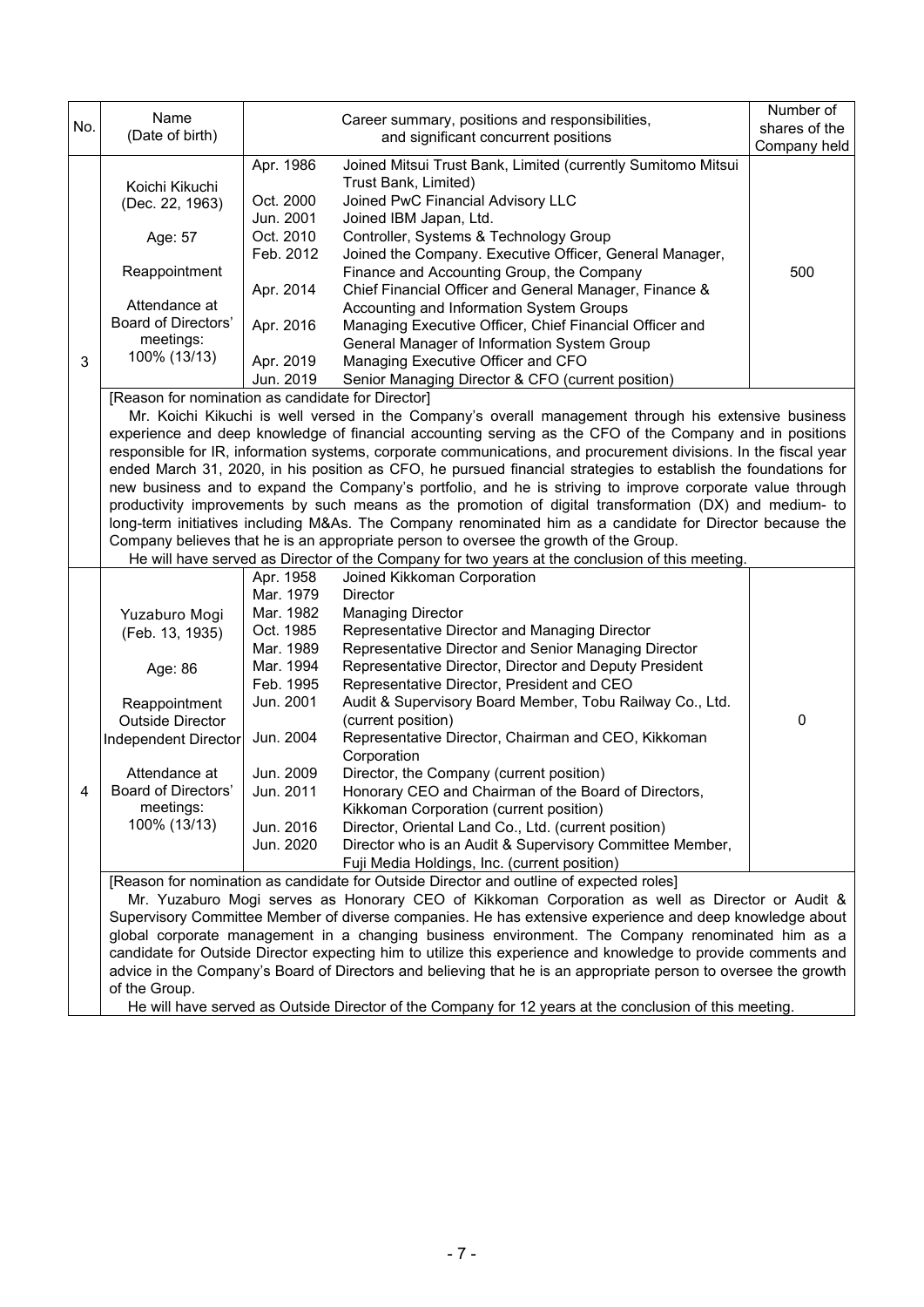|     | Name                                                                                                       |                                                                                                         |                                                                                                                                                                                                 | Number of     |  |  |  |  |
|-----|------------------------------------------------------------------------------------------------------------|---------------------------------------------------------------------------------------------------------|-------------------------------------------------------------------------------------------------------------------------------------------------------------------------------------------------|---------------|--|--|--|--|
| No. | (Date of birth)                                                                                            |                                                                                                         | Career summary, positions and responsibilities,                                                                                                                                                 | shares of the |  |  |  |  |
|     |                                                                                                            |                                                                                                         | and significant concurrent positions                                                                                                                                                            | Company held  |  |  |  |  |
|     | Takahisa Takahara                                                                                          | Apr. 1986                                                                                               | Joined Sanwa Bank, Ltd. (currently MUFG Bank, Ltd.)                                                                                                                                             |               |  |  |  |  |
|     | (Jul. 12, 1961)                                                                                            | Apr. 1991                                                                                               | Joined Unicharm Corporation                                                                                                                                                                     |               |  |  |  |  |
|     |                                                                                                            | Jun. 1995                                                                                               | <b>Director</b>                                                                                                                                                                                 |               |  |  |  |  |
|     | Age: 59                                                                                                    | Apr. 1996                                                                                               | Director, General Manager, Procurement Division and                                                                                                                                             |               |  |  |  |  |
|     |                                                                                                            |                                                                                                         | Deputy General Manager, International Division                                                                                                                                                  |               |  |  |  |  |
|     | Reappointment                                                                                              | Jun. 1997                                                                                               | Senior Director                                                                                                                                                                                 |               |  |  |  |  |
|     | <b>Outside Director</b>                                                                                    | Apr. 1998                                                                                               | Senior Director, General Manager, Feminine Hygiene                                                                                                                                              | 0             |  |  |  |  |
|     | Independent Director                                                                                       |                                                                                                         | <b>Business Division</b>                                                                                                                                                                        |               |  |  |  |  |
|     |                                                                                                            | Oct. 2000                                                                                               | Senior Director, Responsible for Management Strategy                                                                                                                                            |               |  |  |  |  |
| 5   | Attendance at                                                                                              | Jun. 2001                                                                                               | President                                                                                                                                                                                       |               |  |  |  |  |
|     | Board of Directors'                                                                                        | Jun. 2004                                                                                               | President & CEO (current position)                                                                                                                                                              |               |  |  |  |  |
|     | meetings:<br>100% (13/13)                                                                                  | Jun. 2015                                                                                               | Director, the Company (current position)                                                                                                                                                        |               |  |  |  |  |
|     |                                                                                                            |                                                                                                         | [Reason for nomination as candidate for Outside Director and outline of expected roles]                                                                                                         |               |  |  |  |  |
|     |                                                                                                            |                                                                                                         | Through his experience as President & CEO of Unicharm Corporation, Mr. Takahisa Takahara has gained                                                                                             |               |  |  |  |  |
|     |                                                                                                            |                                                                                                         | extensive experience and deep knowledge as a corporate manager concerning the management and control of                                                                                         |               |  |  |  |  |
|     |                                                                                                            |                                                                                                         | new business and business in overseas markets. The Company renominated him as a candidate for Outside                                                                                           |               |  |  |  |  |
|     |                                                                                                            |                                                                                                         | Director expecting him to utilize this experience and knowledge to provide comments and advice in the                                                                                           |               |  |  |  |  |
|     |                                                                                                            |                                                                                                         | Company's Board of Directors and believing that he is an appropriate person to oversee the growth of the Group.                                                                                 |               |  |  |  |  |
|     |                                                                                                            |                                                                                                         | He will have served as Outside Director of the Company for six years at the conclusion of this meeting.                                                                                         |               |  |  |  |  |
|     |                                                                                                            | Apr. 1985                                                                                               | Joined Chubu-Nippon Broadcasting Co., Ltd.                                                                                                                                                      |               |  |  |  |  |
|     | Atsuko Fukushima                                                                                           | Apr. 1988                                                                                               | Anchorperson, Japan Broadcasting Corporation (NHK)                                                                                                                                              |               |  |  |  |  |
|     | (Jan. 17, 1962)                                                                                            | Oct. 1993                                                                                               | Anchorperson, Tokyo Broadcasting System Inc. (TBS,                                                                                                                                              |               |  |  |  |  |
|     | Age: 59                                                                                                    |                                                                                                         | currently Tokyo Broadcasting System Television, Inc.)                                                                                                                                           |               |  |  |  |  |
|     |                                                                                                            | Apr. 2005                                                                                               | Anchorperson for economics program, TV TOKYO                                                                                                                                                    |               |  |  |  |  |
|     |                                                                                                            |                                                                                                         | Corporation                                                                                                                                                                                     |               |  |  |  |  |
|     | Reappointment                                                                                              | Apr. 2006                                                                                               | Member of Management Council, Shimane University                                                                                                                                                | 500           |  |  |  |  |
|     | <b>Outside Director</b>                                                                                    |                                                                                                         | (current position)                                                                                                                                                                              |               |  |  |  |  |
|     | Independent Director                                                                                       | Dec. 2006                                                                                               | Management Advisor for Matsushita Electric Industrial Co.,                                                                                                                                      |               |  |  |  |  |
|     | Attendance at                                                                                              |                                                                                                         | Ltd. (currently Panasonic Corporation)                                                                                                                                                          |               |  |  |  |  |
| 6   | Board of Directors'                                                                                        | Mar. 2012                                                                                               | Director, former Hulic Co., Ltd.                                                                                                                                                                |               |  |  |  |  |
|     | meetings:                                                                                                  | Jul. 2012                                                                                               | Director, Hulic Co., Ltd. (current position)                                                                                                                                                    |               |  |  |  |  |
|     | 100% (13/13)                                                                                               | Jun. 2015                                                                                               | Director, Nagoya Railroad Co., Ltd. (current position)                                                                                                                                          |               |  |  |  |  |
|     |                                                                                                            | Jun. 2015                                                                                               | Director, the Company (current position)                                                                                                                                                        |               |  |  |  |  |
|     |                                                                                                            |                                                                                                         | [Reason for nomination as candidate for Outside Director and outline of expected roles]                                                                                                         |               |  |  |  |  |
|     | Ms. Atsuko Fukushima has many years of experience as a journalist and provides advice about the            |                                                                                                         |                                                                                                                                                                                                 |               |  |  |  |  |
|     |                                                                                                            | Company's new business and overseas business from her wide and objective perspective about society, the |                                                                                                                                                                                                 |               |  |  |  |  |
|     | economy, consumers, etc. Moreover, she has deep knowledge about the Company's diversity and environmental  |                                                                                                         |                                                                                                                                                                                                 |               |  |  |  |  |
|     | initiatives. The Company renominated her as a candidate for Outside Director expecting her to utilize this |                                                                                                         |                                                                                                                                                                                                 |               |  |  |  |  |
|     | experience and knowledge to provide comments and advice in the Company's Board of Directors and believing  |                                                                                                         |                                                                                                                                                                                                 |               |  |  |  |  |
|     |                                                                                                            |                                                                                                         | that she is an appropriate person to oversee the growth of the Group.<br>Che vill have a smith an Outside Disaster of the Courses of fame<br>وبالمصادر والملط كرمان ويحاجب بالمتورد والمتحالفات |               |  |  |  |  |

She will have served as Outside Director of the Company for six years at the conclusion of this meeting.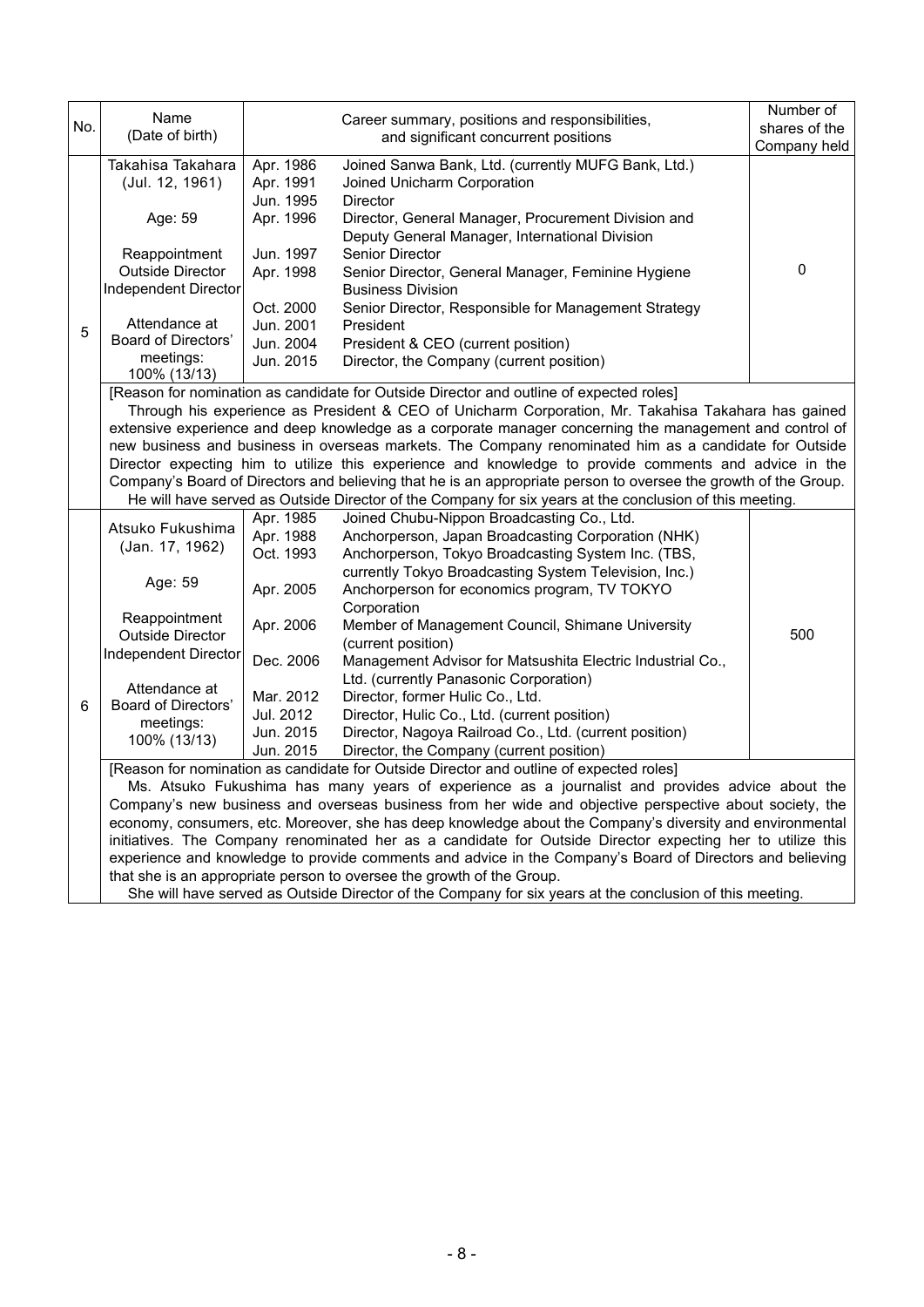| No.                                                                                                            | Name<br>(Date of birth)                                                                                         |                        | Career summary, positions and responsibilities,<br>and significant concurrent positions                      | Number of<br>shares of the |  |  |
|----------------------------------------------------------------------------------------------------------------|-----------------------------------------------------------------------------------------------------------------|------------------------|--------------------------------------------------------------------------------------------------------------|----------------------------|--|--|
|                                                                                                                |                                                                                                                 |                        |                                                                                                              | Company held               |  |  |
|                                                                                                                | Yoshihiko Miyauchi                                                                                              | Aug. 1960              | Joined Nichimen & Co., Ltd. (currently Sojitz Corporation)                                                   |                            |  |  |
|                                                                                                                | (Sep. 13, 1935)                                                                                                 | Apr. 1964<br>Mar. 1970 | Joined Orient Leasing Co., Ltd. (currently ORIX Corporation)<br><b>Director</b>                              |                            |  |  |
|                                                                                                                |                                                                                                                 | Dec. 1980              | Representative Executive Officer, President and Chief                                                        |                            |  |  |
|                                                                                                                | Age: 85                                                                                                         |                        | <b>Executive Officer</b>                                                                                     |                            |  |  |
|                                                                                                                | Reappointment                                                                                                   | Apr. 2000              | Representative Executive Officer, Chairman and Chief                                                         |                            |  |  |
|                                                                                                                | <b>Outside Director</b>                                                                                         |                        | <b>Executive Officer</b>                                                                                     | $\Omega$                   |  |  |
|                                                                                                                | Independent Director                                                                                            | Jun. 2003              | Director, Representative Executive Officer, Chairman and<br><b>Chief Executive Officer</b>                   |                            |  |  |
|                                                                                                                | Attendance at                                                                                                   | Jun. 2014              | Senior Chairman (current position)                                                                           |                            |  |  |
| $\overline{7}$                                                                                                 | Board of Directors'                                                                                             | Jun. 2017              | Director, the Company (current position)                                                                     |                            |  |  |
|                                                                                                                | meetings:                                                                                                       | Oct. 2019              | Director, RAKSUL INC. (current position)                                                                     |                            |  |  |
|                                                                                                                | 100% (13/13)                                                                                                    | May 2020               | Director, Nitori Holdings Co., Ltd. (current position)                                                       |                            |  |  |
|                                                                                                                |                                                                                                                 |                        | [Reason for nomination as candidate for Outside Director and outline of expected roles]                      |                            |  |  |
|                                                                                                                |                                                                                                                 |                        | Mr. Yoshihiko Miyauchi served as President and Chairman of ORIX Corporation and as director of a diverse     |                            |  |  |
|                                                                                                                |                                                                                                                 |                        | range of companies. As such, he possesses extensive experience and deep knowledge about global corporate     |                            |  |  |
|                                                                                                                |                                                                                                                 |                        | management in response to change and a high degree of expertise concerning the strengthening of governance.  |                            |  |  |
|                                                                                                                |                                                                                                                 |                        | The Company renominated him as a candidate for Outside Director expecting him to utilize this experience and |                            |  |  |
|                                                                                                                |                                                                                                                 |                        | knowledge to provide comments and advice in the Company's Board of Directors and believing that he is an     |                            |  |  |
|                                                                                                                | appropriate person to oversee the growth of the Group.                                                          |                        |                                                                                                              |                            |  |  |
|                                                                                                                |                                                                                                                 |                        | He will have served as Outside Director of the Company for four years at the conclusion of this meeting.     |                            |  |  |
|                                                                                                                | Sylvia Dong                                                                                                     | Jul. 2002              | Analyst, UBS Investment Bank                                                                                 |                            |  |  |
|                                                                                                                | (Jan. 22, 1980)                                                                                                 | Sep. 2006              | Manager, Bain & Company<br>Senior Director of Strategy, North America Beverages,                             |                            |  |  |
|                                                                                                                | Age: 41                                                                                                         | Apr. 2011              | PepsiCo, Inc.                                                                                                |                            |  |  |
|                                                                                                                |                                                                                                                 | Aug. 2013              | Senior Director of Revenue Management, North America                                                         |                            |  |  |
|                                                                                                                | Reappointment                                                                                                   |                        | <b>Beverages</b>                                                                                             |                            |  |  |
|                                                                                                                | <b>Outside Director</b>                                                                                         | Jan. 2015              | Senior Director of Financial Planning & Analysis, PepsiCo                                                    | $\mathbf 0$                |  |  |
|                                                                                                                |                                                                                                                 |                        | Americas Beverages                                                                                           |                            |  |  |
|                                                                                                                | Attendance at                                                                                                   | Jul. 2016              | VP, Supply Chain Finance for North America Beverages                                                         |                            |  |  |
|                                                                                                                | Board of Directors'                                                                                             | Aug. 2018              | CFO, Greater China                                                                                           |                            |  |  |
| 8                                                                                                              | meetings:                                                                                                       | Jan. 2020              | SVP & CFO for APAC (current position)                                                                        |                            |  |  |
|                                                                                                                | 100% (10/10)                                                                                                    | Jun. 2020              | Director, the Company (current position)                                                                     |                            |  |  |
|                                                                                                                | [Reason for nomination as candidate for Outside Director and outline of expected roles]                         |                        |                                                                                                              |                            |  |  |
|                                                                                                                | Ms. Sylvia Dong has been engaged in the beverage business at PepsiCo, Inc., which is the parent of              |                        |                                                                                                              |                            |  |  |
|                                                                                                                | FRITO-LAY GLOBAL INVESTMENTS B.V., a major shareholder of the Company (ownership ratio of 20.01%).              |                        |                                                                                                              |                            |  |  |
| She specializes in corporate strategy, financial strategy, etc. in multinational enterprises and has extensive |                                                                                                                 |                        |                                                                                                              |                            |  |  |
|                                                                                                                |                                                                                                                 |                        | experience and deep knowledge regarding the management and evaluation of corporate performance and the       |                            |  |  |
|                                                                                                                | overseas markets. The Company renominated her as a candidate for Outside Director expecting her to utilize this |                        |                                                                                                              |                            |  |  |
|                                                                                                                |                                                                                                                 |                        | experience and knowledge to provide comments and advice in the Company's Board of Directors and believing    |                            |  |  |
|                                                                                                                |                                                                                                                 |                        | that she is an appropriate person to oversee the growth of the Group.                                        |                            |  |  |
|                                                                                                                | She will have served as Outside Director of the Company for one year at the conclusion of this meeting.         |                        |                                                                                                              |                            |  |  |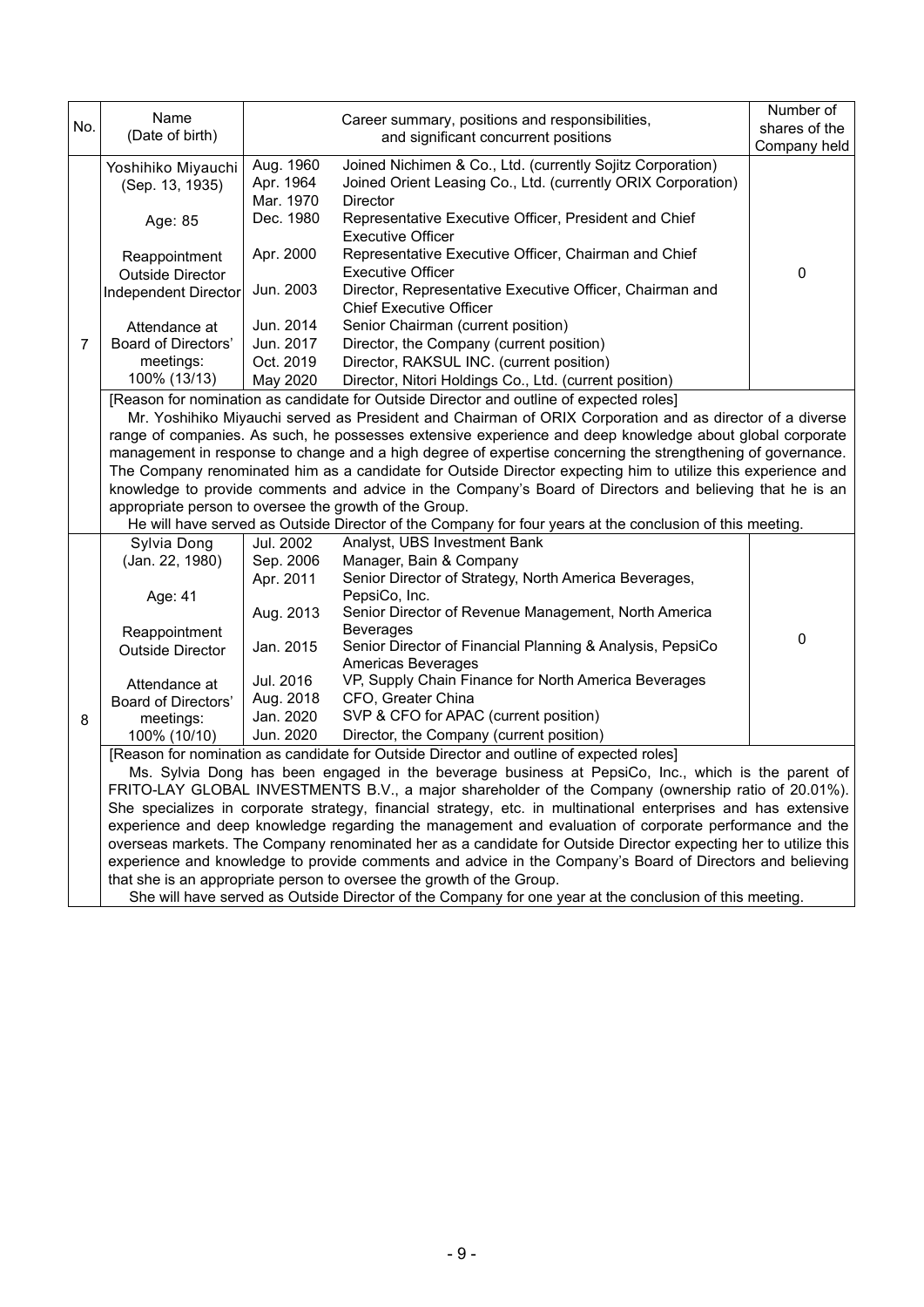#### **Proposal 3:** Election of One (1) Substitute Audit & Supervisory Board Member

In order to maintain continuity of auditing even if the number of Audit & Supervisory Board Members falls below the number prescribed by laws and regulations, the election of one (1) substitute Audit & Supervisory Board Member is proposed.

At the Company, with outside members constituting the majority, the Audit & Supervisory Board includes individuals with specialist knowledge and experience in such fields as finance, accounting, and law. The Audit & Supervisory Board nominates candidates with such knowledge and experience. The same policy and process apply to nomination of a substitute Audit & Supervisory Board Member.

Independence is judged in accordance with the independence standards specified by the Tokyo Stock Exchange.

The consent of the Audit & Supervisory Board has been obtained for the submission of this proposal.

| Name<br>(Date of birth)                                                                                                                                      |                                                                                         | Career summary, positions,<br>and significant concurrent positions                                                                                                                                                                                                                                                                                                                  | Number of<br>shares of the<br>Company held |
|--------------------------------------------------------------------------------------------------------------------------------------------------------------|-----------------------------------------------------------------------------------------|-------------------------------------------------------------------------------------------------------------------------------------------------------------------------------------------------------------------------------------------------------------------------------------------------------------------------------------------------------------------------------------|--------------------------------------------|
| Yoshio Mataichi<br>(Feb. 26, 1949)<br>Age: 72<br>Outside Audit &<br>Supervisory Board<br>Member<br>Independent Audit &<br><b>Supervisory Board</b><br>Member | Apr. 1974<br>Apr. 1974<br>Mar. 1979<br>Mar. 1981<br>Apr. 1986<br>Jun. 1987<br>Mar. 2000 | Registered as attorney at law<br>Joined Kubota Law Office<br>Joined Freehill, Hollingdale & Page (in Sydney, Australia)<br>Joined Kubota Law Office<br>Joined Kamata & Mataichi (currently LTE Law Offices) (current<br>position)<br>Seconded to Alston & Bird (in Atlanta, U.S.)<br>Auditor, McDonald's Co. (Japan), Ltd. (currently McDonald's<br>Holdings Company (Japan), Ltd.) | 0                                          |

The candidate for substitute Audit & Supervisory Board Member is as follows.

[Reason for nomination as candidate for substitute Outside Audit & Supervisory Board Member]

Mr. Yoshio Mataichi has sophisticated expert knowledge and a wide range of insight concerning corporate legal affairs. The Company nominated him as a candidate for substitute Outside Audit & Supervisory Board Member expecting him to utilize his expertise cultivated in the course of his career in the overall management of the Company.

(Notes)

- 1. The age of the candidate is the age at the conclusion of this meeting.
- 2. There are no special interests between Mr. Yoshio Mataichi and the Company.
- 3. Mr. Yoshio Mataichi is a candidate for substitute Outside Audit & Supervisory Board Member.
- 4. The current Articles of Incorporation of the Company stipulates that, pursuant to the provisions of Article 427, Paragraph 1 of the Companies Act, the Company may enter into agreements with Audit & Supervisory Board Members to limit their liability for damages provided for in Article 423, Paragraph 1 of the said Act to the minimum liability amount stipulated by laws and regulations. If the above candidate for substitute Audit & Supervisory Board Member is appointed Audit & Supervisory Board Member, the Company intends to enter into a liability limitation agreement with the same content as above with the candidate.
- 5. The Company has entered into a directors and officers liability insurance contract with an insurance company with all Audit & Supervisory Board Members as the insured. The said insurance contract covers damages that may arise due to the insured Audit & Supervisory Board Members assuming liability for the execution of their duties or receiving a claim for the pursuit of such liability. However, there are grounds for exemptions. For example, damages caused intentionally or with gross negligence will not be covered. If Mr. Yoshio Mataichi assumes the office of Audit & Supervisory Board Member, he will be included among the insured under the insurance contract.